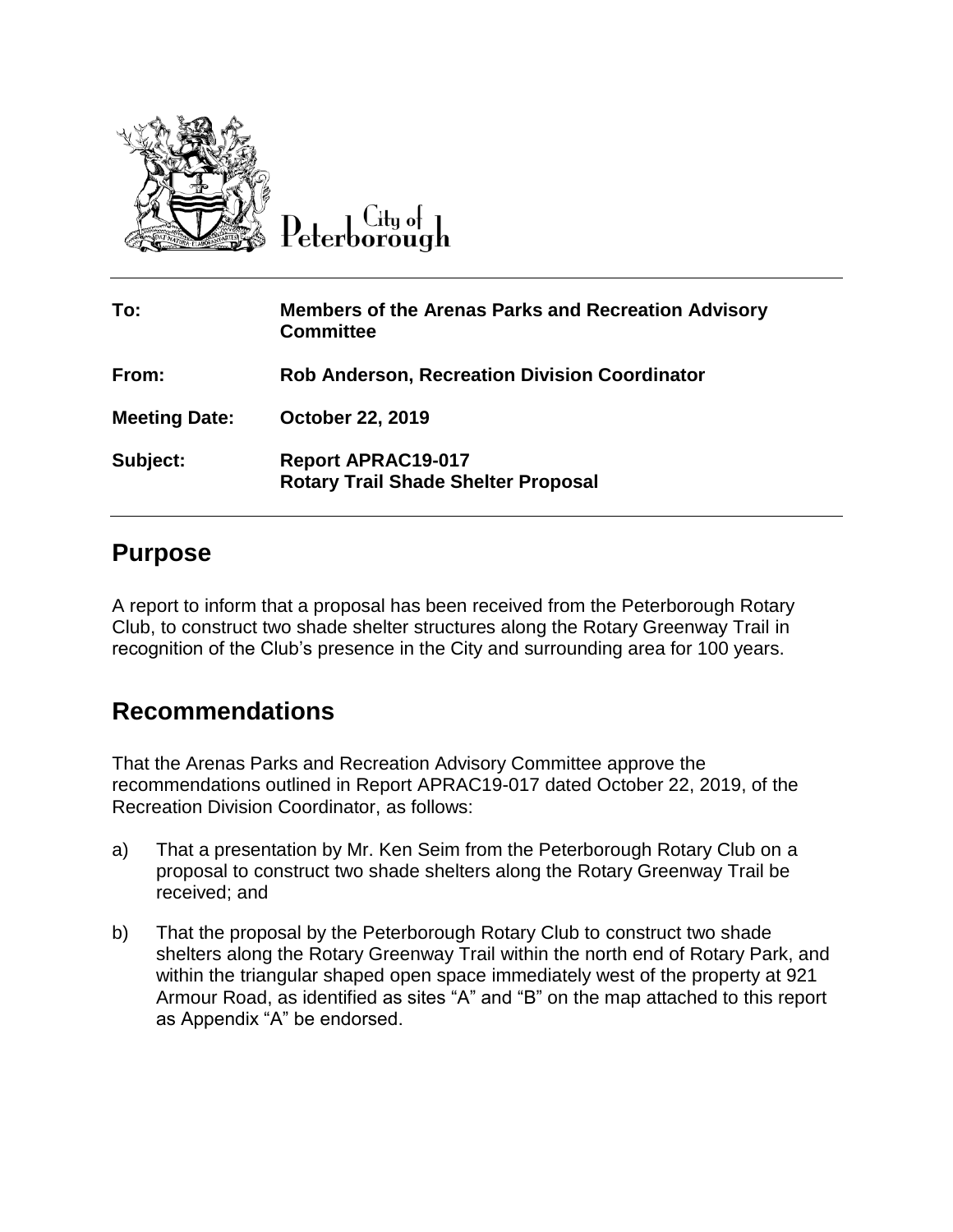# **Budget and Financial Implications**

There is no budget or financial implication resulting from the approval of the recommendations of this report. The Peterborough Rotary Club will assume all costs associated with the proposed projects.

# **Background**

Peterborough Rotary Club is proposing to construct two shade shelters along the Rotary Greenway Trail, to increase the enjoyment of the trail and to acknowledge the contribution that the Rotary Clubs of Peterborough have made to the community and area over the past 100 years. Rotary is referring to this as a Centennial Project. Rotary is hoping to generate increased use of the trail for both seniors and young families by providing a safe, visible rest stop, brief shelter from the elements, and a place for conversation.

Rotary has identified two sites to situate the shelters along the Rotary Greenway Trail. Those sites being, at the north end of Rotary Park and within the triangular shaped open space immediately west of the property at 921 Armour Road. A map showing the two locations is attached as Appendix "A".

Staff have invited Ken Seim from the Peterborough Rotary Club to make a presentation to the Arenas Parks and Recreation Advisory Committee (APRAC) on October 22, 2019, to provide details of the project and to address any questions or concerns APRAC may have. Staff are supportive of the proposed shelters and are recommending that APRAC provides its endorsement.

Submitted by,

Rob Anderson Recreation Division Coordinator

Contact Name: Rob Anderson Phone: 705-742-7777 Ext. 1833 Toll Free: 1-855-738-3755 Fax: 705-748-8824 E-Mail: [randerson@peterborough.ca](mailto:randerson@peterborough.ca)

**Attachments:** Appendix A – Shade Shelters Proposed Locations Map